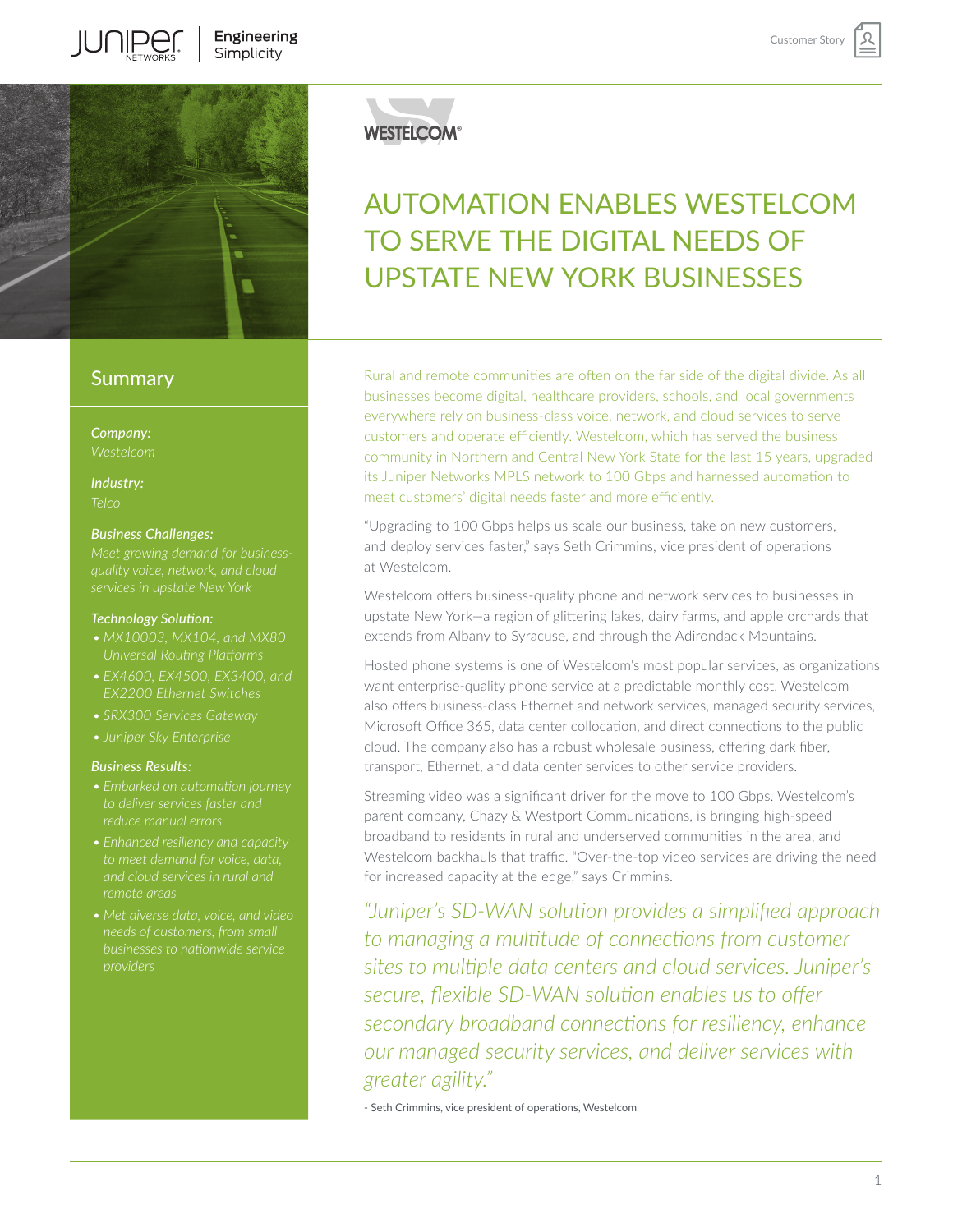## Bringing Digital Equity to Rural Businesses

Juniper Networks routing has been an integral part of Westelcom's network since 2012. "Juniper offers a cost and performance advantage," says Eric Kreckel, senior network architect at Westelcom. "Juniper is easy to configure and use, and scales well."

When Westelcom designed its new network, it separated core routing from edge services to enhance resiliency and redundancy. Westelcom deployed the Juniper Networks® MX10003 Universal Routing Platform for the core network in its points of presence (POPs). It is repurposing the Juniper Networks MX104 Universal Routing Platform—a compact, highly redundant, temperature-hardened router—for the edge.

## *"Junos OS is flexible and allows for easy configuration updates and rollbacks. Configurations are completely portable."*

#### - Eric Svenson, director of engineering, Westelcom

The MX10003 enables Westelcom to address traffic, subscriber, and services growth for the long term, providing ultra-high density and throughput in a space- and power-optimized platform. "There's not another product that even came close to the cost vs. density of the MX10003 router," Kreckel says.

Westelcom connects to Internet exchanges in Quebec, Canada and New York City, allowing customers to reach anywhere in the world. It also offers customers direct connections to Microsoft Azure, Amazon Web Services, and Google Cloud for a superior experience. "As the Internet grows, the route tables grow," says Eric Svenson, director of engineering at Westelcom. "We chose Juniper from a route-scale perspective, as well as port capacity."

Westelcom uses the Juniper Networks EX4600 Ethernet Switch, a compact, highly scalable, high-performance 10GbE switch, in its three data centers to support its managed services. Juniper Networks EX2200 Ethernet Switch and SRX300 Services Gateway are deployed on the customer premises for managed services.

Juniper Networks Junos® operating system, which runs across Juniper routing, switching, and security devices, provides a strategic advantage for Westelcom. "Junos OS is flexible and allows for easy configuration updates and rollbacks," says Svenson. "Configurations are completely portable."

## Automation Improves Network Reliability

A major goal is to enhance network resiliency through automation, which will allow service orders to be pushed directly to the network equipment.

"One of the greatest causes of unreliability is human," Kreckel says. "We're keeping humans out of the core network. We're working toward automation for configuration. We're trying to minimize the human element of physically logging into a box to make changes for a customer."

The network engineering team is building its own automation tools, which leverage the standards-based Network Configuration Protocol (NETCONF) as well as Juniper's open APIs. "Juniper's innovation in automation and APIs gives us greater flexibility for integration," Svenson says.

"The day-to-day work of our engineering staff will be done through automation and a Web interface," says Crimmins. "Automation lets the engineering team focus on design and the bigger picture of working with customers."

### All Businesses Are Digital

Business-quality network services have far-reaching impact on businesses in rural and remote areas—community banks, local news stations, marketing agencies, specialty manufacturers, and more. "With our Juniper network, we're bringing 1-gig and 10 gig speeds to rural areas where there weren't a lot of options before," says Crimmins.

"Virtually every hospital north of Albany uses Westelcom for Internet," says Kreckel, senior network architect at Westelcom. Two telemedicine networks, 10 hospitals, and 120 medical facilities in the region depend on Westelcom services.

A highly redundant Juniper network allowed the company to enhance the quality and reliability of its voice services. "Our PTSN gateways, call processing, and switching are geographically diverse," says Kreckel.

*"Juniper offers a cost and performance advantage. Juniper is easy to configure and use, and scales well."*  Eric Kreckel, senior network architect,<br>Westelcom

Westelcom \_